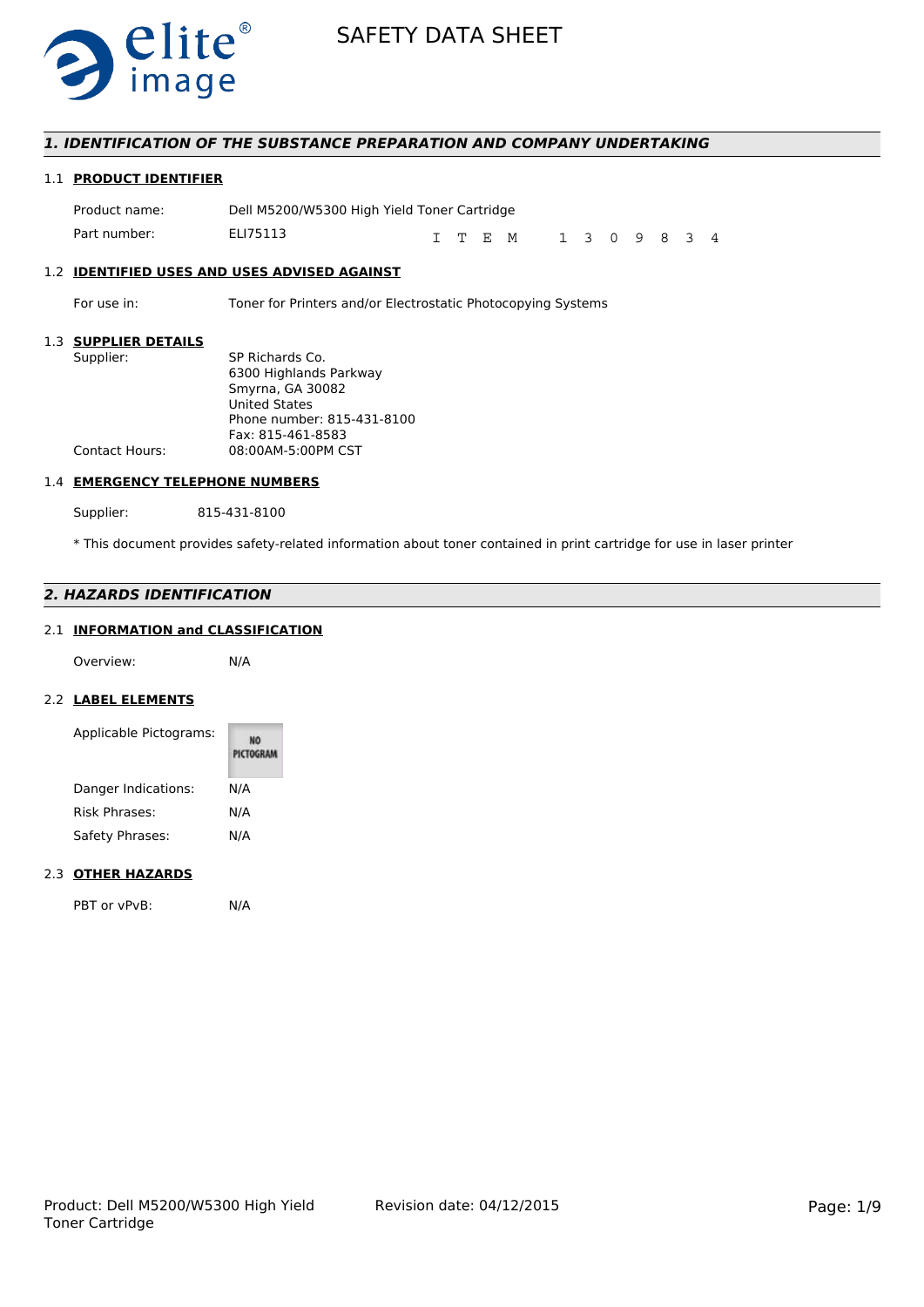

## *3. COMPOSITION / INFORMATION ON INGREDIENTS*

| Ingredients   | <b>CAS</b> number   | Weight % | <b>OSHA</b><br><b>PEL</b> | <b>ACGIH</b><br><b>TLV</b>       | Other                                                                                         |
|---------------|---------------------|----------|---------------------------|----------------------------------|-----------------------------------------------------------------------------------------------|
| Polvester     | <b>TRADE SECRET</b> | 80-90    | Not listed                | Not listed                       |                                                                                               |
| Carbon Black  | 1333-86-4           | $5 - 15$ |                           | $3.5 \text{ mg/m}$ 3   3.0 mg/m3 |                                                                                               |
| Polypropylene | <b>TRADE SECRET</b> | $1-5$    | Not listed                | Not listed                       | Substance for which Occupational<br>Exposure Limit(s) is (are)<br>established (See SECTION 8) |

## The Full Text for all R-Phrases are Displayed in Section 16

**COMPOSITION COMMENTS** The Data Shown is in accordance with the latest Directives.

This section provides composition information for the toner powder contained in specially designed container inside of the print cartridge.

### *4. FIRST-AID MEASURES*

#### 4.1 **FIRST AID MEASURES**

### 4.1.1 **FIRST AID INSTRUCTIONS BY RELEVANT ROUTES OF EXPOSURE**

| Inhalation:   | Move to fresh air. If irritation persists, obtain medical advice.                                                |
|---------------|------------------------------------------------------------------------------------------------------------------|
| Eye contact:  | Flush eyes immediately with plenty of water within 15 minutes. If irritation persists, obtain medical<br>advice. |
| Skin contact: | Wash with plenty of water and soap.                                                                              |
| Ingestion:    | Rinse mouth and give several glasses of water. If irritation persists, obtain medical advice.                    |

### 4.1.2 **ADDITIONAL FIRST AID INFORMATION**

Additional first aid information: N/A Immediate Medical Attention Required: N/A

#### 4.2 **SYMPTOMS AND EFFECTS**

Acute Symptoms from Exposure: N/A Delayed Symptoms from Exposure: N/A

## 4.3 **IMMEDIATE SPECIAL TREATMENT OR EQUIPMENT REQUIRED**

NOTE TO PHYSICIAN: None.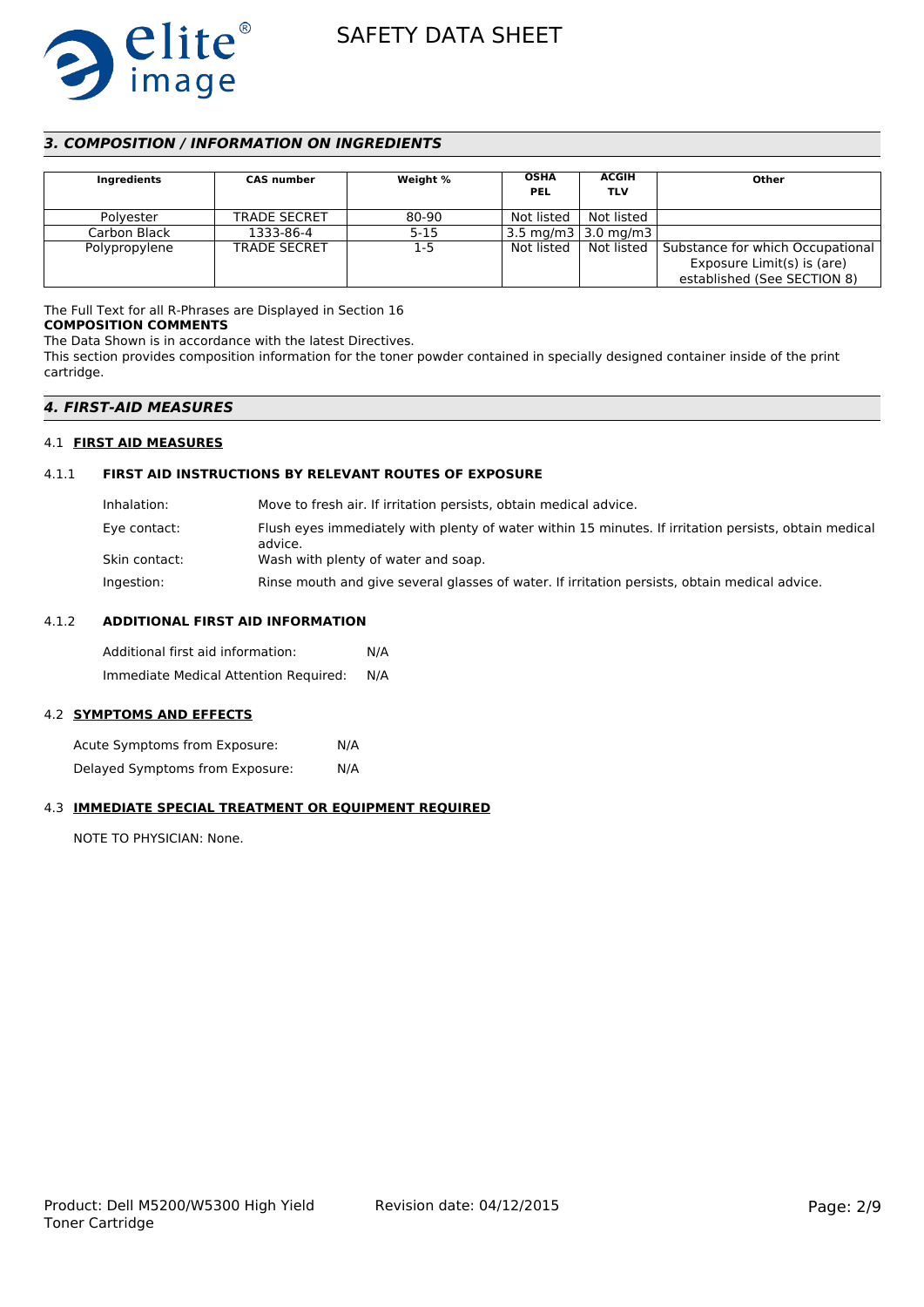

## *5. FIRE-FIGHTING MEASURES*

#### 5.1 **EXTINGUISHING MEDIA**

Recommended Extinguishing Media: CO2, dry chemical, water. Extinguishing Media Not to be Used: Do not use a solid water stream as it may scatter and spread fire.

## 5.2 **SPECIAL HAZARD**

Unusual Fire/Explosion Hazards: HAZARDOUS COMBUSTION PRODUCTS: CO2, CO, Organic products of decomposition. Extinguishing Media Not to be Used: N/A

#### 5.3 **ADVICE FOR FIRE FIGHTERS**

Avoid inhalation of smoke. Wear protective cloting an wear self-contained breathing apparatus

#### *6. ACCIDENTAL RELEASE MEASURES*

#### 6.1 **PERSONAL PRECAUTIONS, PROTECTIVE EQUIPMENT AND EMERGENCY PROCEDURES**

#### 6.1.1 **PRECAUTIONS FOR NON-EMERGENCY PERSONNEL**

Minimize the release of particulates. Wear personal protective equipment. Garments may be washed or dry cleaned, after removal of loose toner.

#### 6.1.2 **ADDITIONAL FIRST AID INFORMATION**

N/A

#### 6.1.3 **PERSONAL PROTECTION**

Wear personal protective equipment as described in Section 8.

#### 6.2 **ENVIRONMENTAL PRECAUTIONS**

Regulatory Information: Keep product out of sewers and watercourses.

#### 6.3 **METHODS AND MATERIAL FOR CONTAINMENT AND CLEANUP**

Spill or Leak Cleanup Procedures: After spraying with water to prevent development of dusts, spills should be swept up or wiped up. Residuals can be removed with soap and water. Or slowly sweep spilled powder into paper and transfer into a suitable container for disposal. If sweeping them with a vacuum cleaner, a dust explosion-proof type must be used. Do not allow this preparation to contaminate ground water system.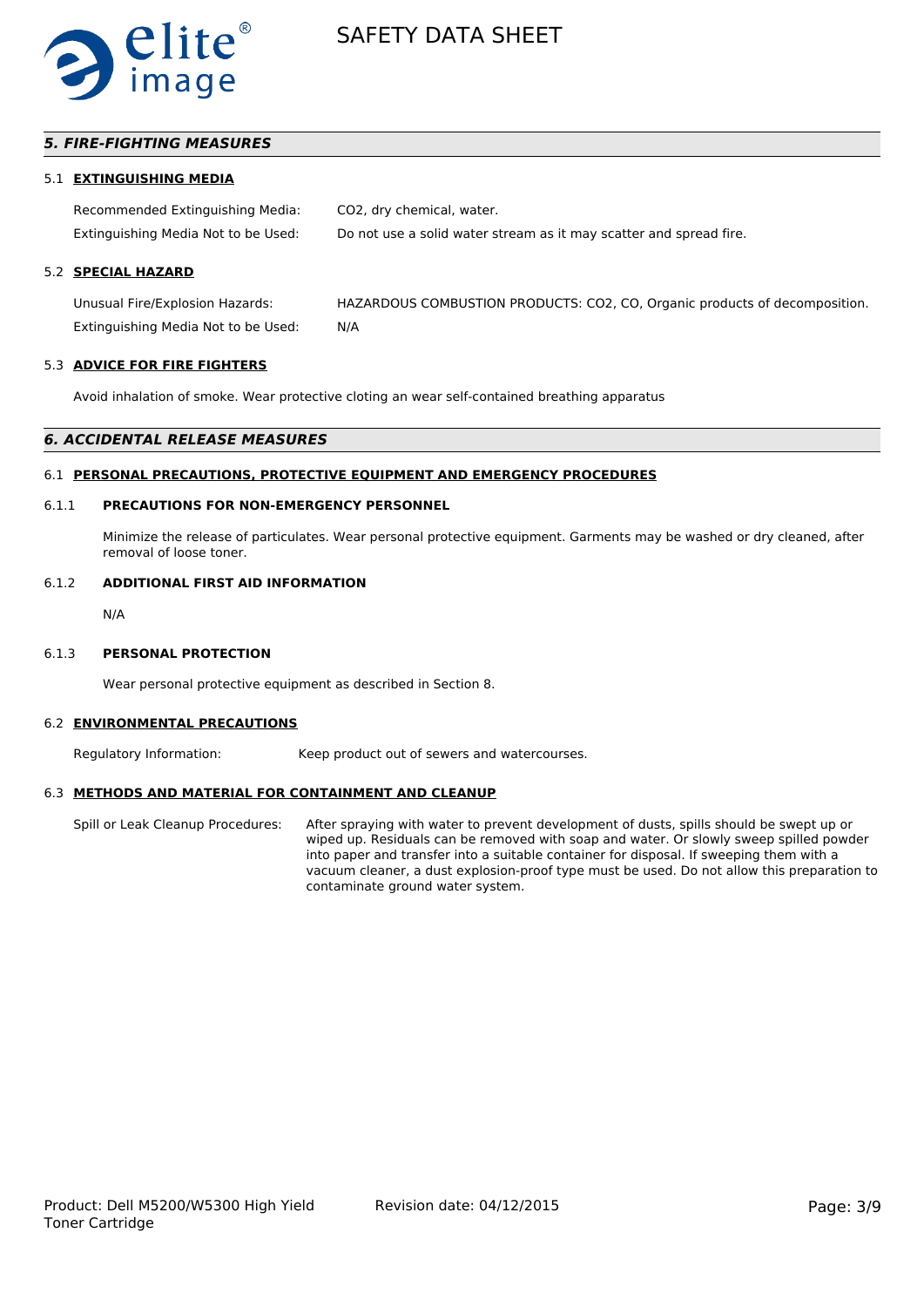

## *7. HANDLING AND STORAGE*

#### 7.1 **PRECAUTIONS FOR SAFE HANDLING**

Recommendations for Handling: No special precautions when used as intended. Keep containers closed, avoid creating dust. Keep away from ignition sources. Advice on General Hygiene: Never eat, drink or smoke in work areas. Practice good personal hygiene after using this material, especially before eating, drinking, smoking, using the restroom, or applying cosmetics.

#### 7.2 **CONDITIONS FOR SAFE STORAGE**

Avoid high temperatures, >100°F/32°C

#### 7.3 **SPECIFIC END USES**

Printing devices

#### *8. EXPOSURE CONTROLS/PERSONAL PROTECTION*

#### 8.1 **CONTROL PARAMETERS**

The best protection is to enclose operations and/or provide local exhaust ventilation at the site of chemical release in order to maintain airborne concentrations of the product below OSHA PELs (See Section 3). Local exhaust ventilation is preferred because it prevents contaminant dispersion into the work area by controlling it at its source.

#### 8.2 **EXPOSURE CONTROLS**

#### **Respiratory protection:**

IMPROPER USE OF RESPIRATORS IS DANGEROUS. Seek professional advice prior to respirator selection and use. Follow OSHA respirator regulations (29 CFR 1910.134 and 1910.137) and, if necessary, wear a NIOSH approved respirator. Select respirator based on its suitability to provide adequate worker protection for given work conditions, levels of airborne contamination, and sufficient levels of oxygen.

#### **Eye/Face Protection:**

Contact lenses are not eye protective devices. Appropriate eye protection must be worn instead of, or in conjunction with contact lenses.

#### **Hand/Skin Protection:**

For emergency or non-routine operations (cleaning spills, reactor vessels, or storage tanks), wear an SCBA. WARNING! Air purifying respirators do not protect worker in oxygen deficient atmospheres.

#### **Additional Protection:**

N/A

#### **Protective Clothing and Equipment:**

Wear chemically protective gloves, boots, aprons, and gauntlets to prevent prolonged or repeated skin contact. Wear splashproof chemical goggles and face shield when working with liquid, unless full face piece respiratory protection is worn.

#### **Safety Stations:**

Make emergency eyewash stations, safety/quick-drench showers, and washing facilities available in work area.

#### **Contaminated Equipment:**

Separate contaminated work clothes from street clothes. Launder before reuse. Remove material from your shoes and clean personal protective equipment. Never take home contaminated clothing.

#### **Comments:**

Never eat, drink or smoke in work areas. Practice good personal hygiene after using this material, especially before eating, drinking, smoking, using the restroom, or applying cosmetics.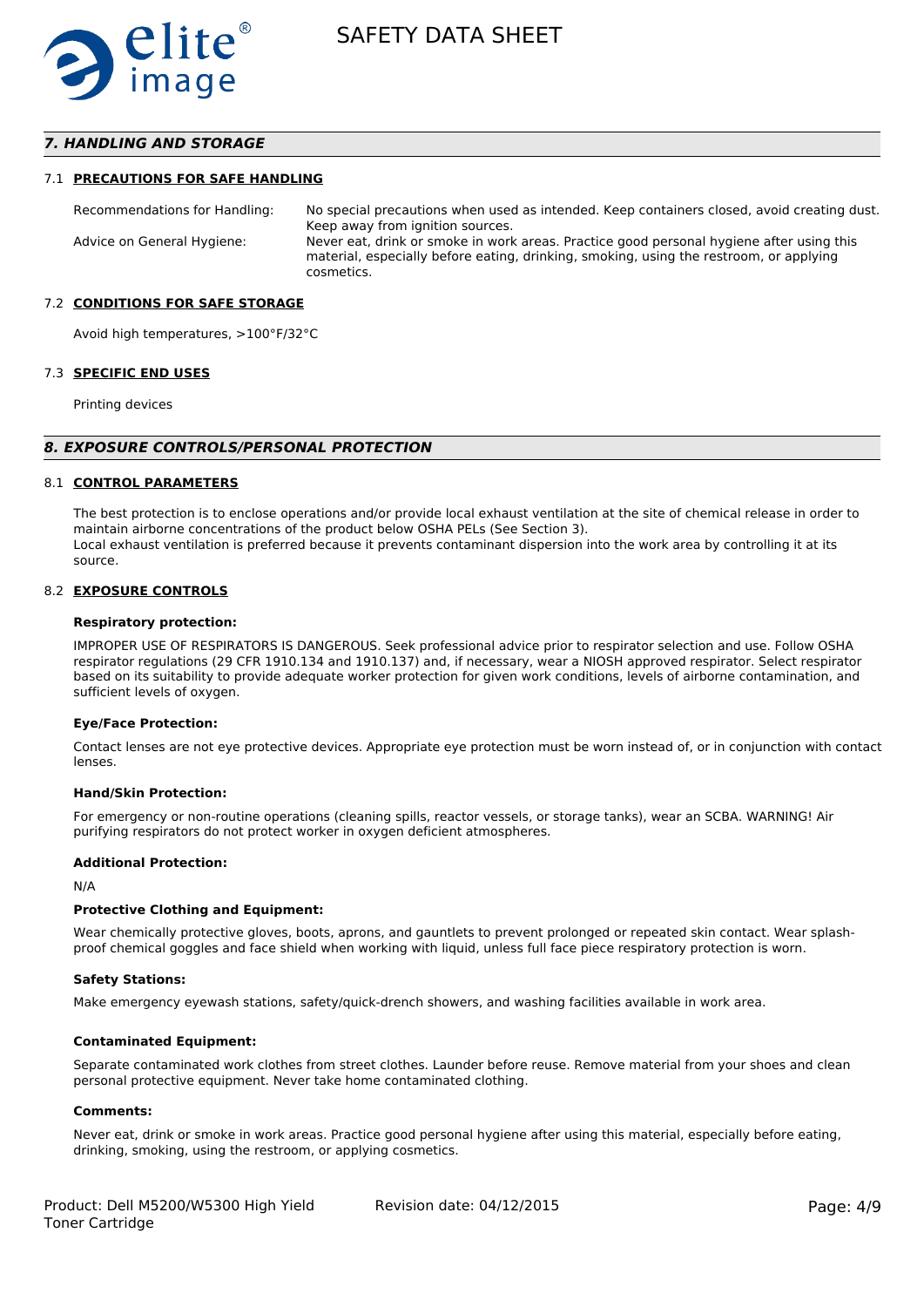

## *9. PHYSICAL AND CHEMICAL PROPERTIES*

## 9.1 **DETAIL INFORMATION**

| APPEARANCE: Black fine powder |
|-------------------------------|
| <b>Black</b>                  |
| Slight plastic odor.          |
| N/A                           |
|                               |
| N/A                           |
| N/A                           |
| N/A                           |
| N/A                           |
| ca. 1.2                       |
| N/A                           |
|                               |

#### 9.2 **OTHER INFORMATION**

SOLUBILITY IN WATER: Negligible. EXPLOSIVE PROPERTIES: Can form explosive dust-air mixtures when finely dispersed in air.

## *10. CHEMICAL STABILITY AND REACTIVITY*

## 10.1 **Reactivity:**

| <b>Reactivity Hazards:</b><br>Data on Mixture Substances: | None<br>None                                                                                                   |
|-----------------------------------------------------------|----------------------------------------------------------------------------------------------------------------|
| 10.2 Chemical Stability:                                  | The product is stable. Under normal conditions of storage and use, hazardous<br>polymerisation will not occur. |
| 10.3 Hazardous Polymerization:                            | Stable under conditions of normal use.                                                                         |
| 10.4 Conditions to Avoid:                                 | Keep away from heat, flame, sparks and other ignition sources.                                                 |
| 10.5 Incompatible Materials:                              | Strong oxidising materials                                                                                     |
| 10.6 Hazardous Decomposition:                             | Will not occur.                                                                                                |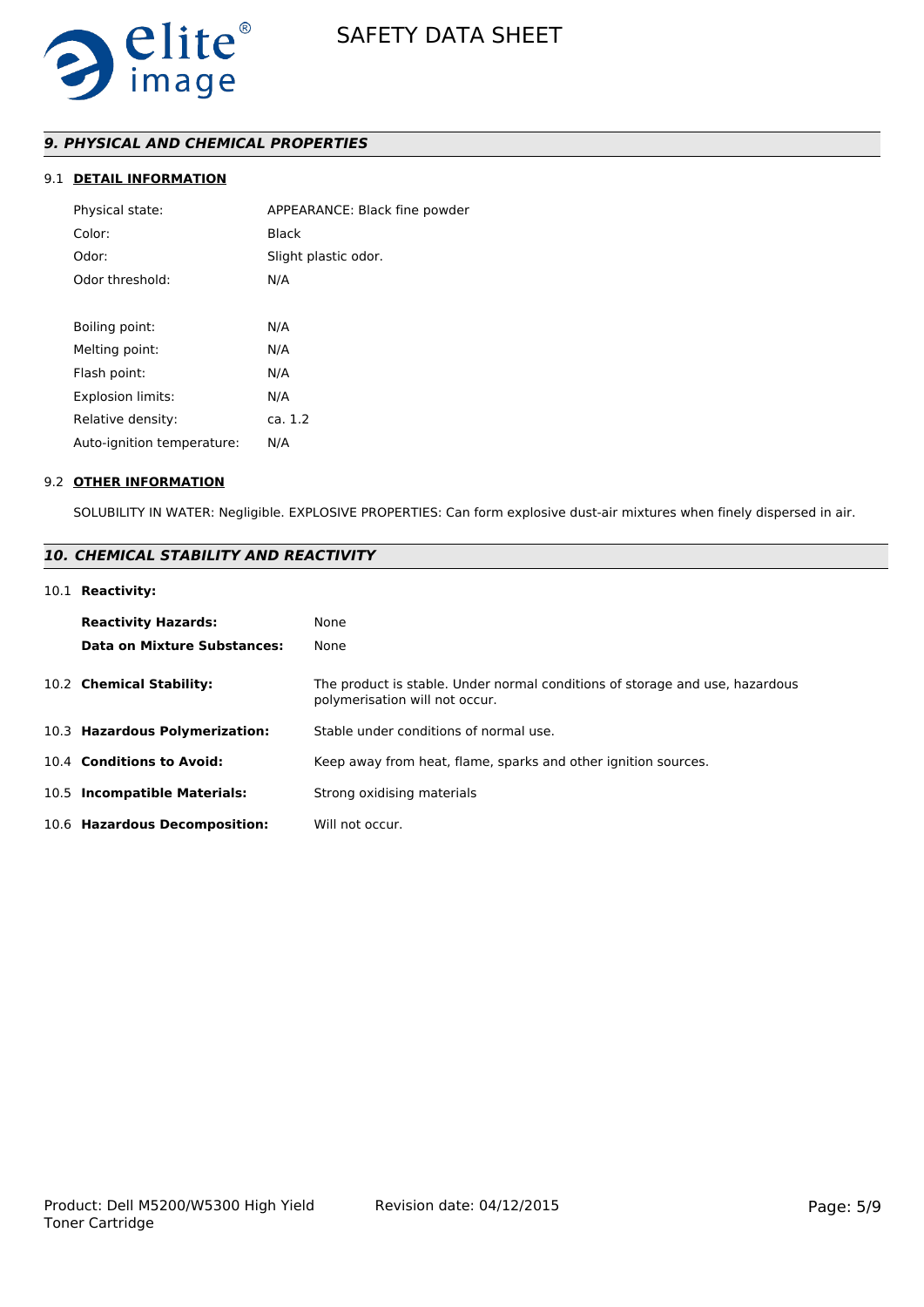

## *11. INFORMATION ON TOXICOLOGICAL EFFECT*

| <b>Mixtures:</b>                   | N/A                                                                                                                                                                                                                                                                                                                                                                                                                                                                                                                                                                                                                                                                                                                                         |
|------------------------------------|---------------------------------------------------------------------------------------------------------------------------------------------------------------------------------------------------------------------------------------------------------------------------------------------------------------------------------------------------------------------------------------------------------------------------------------------------------------------------------------------------------------------------------------------------------------------------------------------------------------------------------------------------------------------------------------------------------------------------------------------|
| <b>Acute Toxicity:</b>             | N/A                                                                                                                                                                                                                                                                                                                                                                                                                                                                                                                                                                                                                                                                                                                                         |
| <b>Skin Corrosion/Irritation:</b>  | N/A                                                                                                                                                                                                                                                                                                                                                                                                                                                                                                                                                                                                                                                                                                                                         |
| <b>Serious Eye Damage:</b>         | N/A                                                                                                                                                                                                                                                                                                                                                                                                                                                                                                                                                                                                                                                                                                                                         |
| Inhalation:                        | N/A                                                                                                                                                                                                                                                                                                                                                                                                                                                                                                                                                                                                                                                                                                                                         |
| Sensitization:                     | N/A                                                                                                                                                                                                                                                                                                                                                                                                                                                                                                                                                                                                                                                                                                                                         |
| <b>Mutagenicity:</b>               | Negative in the Ames test. (Estimated from the data of other products or information of<br>constituent components from raw material manufacturer.)                                                                                                                                                                                                                                                                                                                                                                                                                                                                                                                                                                                          |
| <b>Carcinogenicity:</b>            | In 1996, the IARC revaluated Carbon Black as a GROUP 2B carcinogen (possible human<br>carcinogen). This evaluation is given to Carbon Black for which there is inadequate human<br>evidence, but sufficient animal evidence. The latter is based upon the development of lung tumors<br>in rats receiving chronic inhalation exposures to free Carbon Black at levels that induce particle<br>overload of the lung. Studies performed in animal models other than rats have not demonstrated<br>an association between Carbon Black and lung tumors. Moreover, a two-year cancer bioassay<br>using a typical toner preparation containing Carbon Black demonstrated no association between<br>toner exposure and tumor development in rats. |
| <b>Reproductive Toxicity:</b>      | N/A                                                                                                                                                                                                                                                                                                                                                                                                                                                                                                                                                                                                                                                                                                                                         |
| <b>STOT - Single Exposure:</b>     | N/A                                                                                                                                                                                                                                                                                                                                                                                                                                                                                                                                                                                                                                                                                                                                         |
| <b>STOT - Multiple Exposure:</b>   | In a study in rats (H. Muhle) by chronic inhalation exposure to a typical toner, a mild to moderate<br>degree of lung fibrosis was observed in 92% of the rats in the concentration (16 mg/m3) exposure<br>group, and a minimal to mild degree of fibrosis was noted in 22% of the animals in the middle (4<br>mg/m3) exposure group. But no pulmonary changes was reported in the lowest (1 mg/m3)<br>exposure group, the most relevant level to potential human exposures.                                                                                                                                                                                                                                                                |
| Ingestion:                         | N/A                                                                                                                                                                                                                                                                                                                                                                                                                                                                                                                                                                                                                                                                                                                                         |
| <b>Hazard Class Information:</b>   | N/A                                                                                                                                                                                                                                                                                                                                                                                                                                                                                                                                                                                                                                                                                                                                         |
| <b>Mixture on Market Data:</b>     | N/A                                                                                                                                                                                                                                                                                                                                                                                                                                                                                                                                                                                                                                                                                                                                         |
| Symptoms:                          | N/A                                                                                                                                                                                                                                                                                                                                                                                                                                                                                                                                                                                                                                                                                                                                         |
| Delayed/Immediate Effects: N/A     |                                                                                                                                                                                                                                                                                                                                                                                                                                                                                                                                                                                                                                                                                                                                             |
| <b>Test Data on Mixture:</b>       | N/A                                                                                                                                                                                                                                                                                                                                                                                                                                                                                                                                                                                                                                                                                                                                         |
| <b>Not Meeting Classification:</b> | N/A                                                                                                                                                                                                                                                                                                                                                                                                                                                                                                                                                                                                                                                                                                                                         |
| <b>Routes of Exposure:</b>         | N/A                                                                                                                                                                                                                                                                                                                                                                                                                                                                                                                                                                                                                                                                                                                                         |
| <b>Interactive Effects:</b>        | N/A                                                                                                                                                                                                                                                                                                                                                                                                                                                                                                                                                                                                                                                                                                                                         |
| <b>Absence of Specific Data:</b>   | N/A                                                                                                                                                                                                                                                                                                                                                                                                                                                                                                                                                                                                                                                                                                                                         |
| Mixture vs Substance Data: N/A     |                                                                                                                                                                                                                                                                                                                                                                                                                                                                                                                                                                                                                                                                                                                                             |

| <b>12. ECOLOGICAL INFORMATION</b>   |                                                                                                                   |  |  |
|-------------------------------------|-------------------------------------------------------------------------------------------------------------------|--|--|
| 12.1 <b>Eco toxicity:</b>           | N/A                                                                                                               |  |  |
| 12.2 Degradability:                 | N/A                                                                                                               |  |  |
| 12.3 Bioaccumulation Potential: N/A |                                                                                                                   |  |  |
| 12.4 Mobility in Soil:              | N/A                                                                                                               |  |  |
| 12.5 PBT & vPvB Assessment:         | No results that the components of this toner meet the PBT or vPvB criteria under Regulation<br>(EC) No 1907/2006. |  |  |
| 12.6 Other Adverse Effects:         | N/A                                                                                                               |  |  |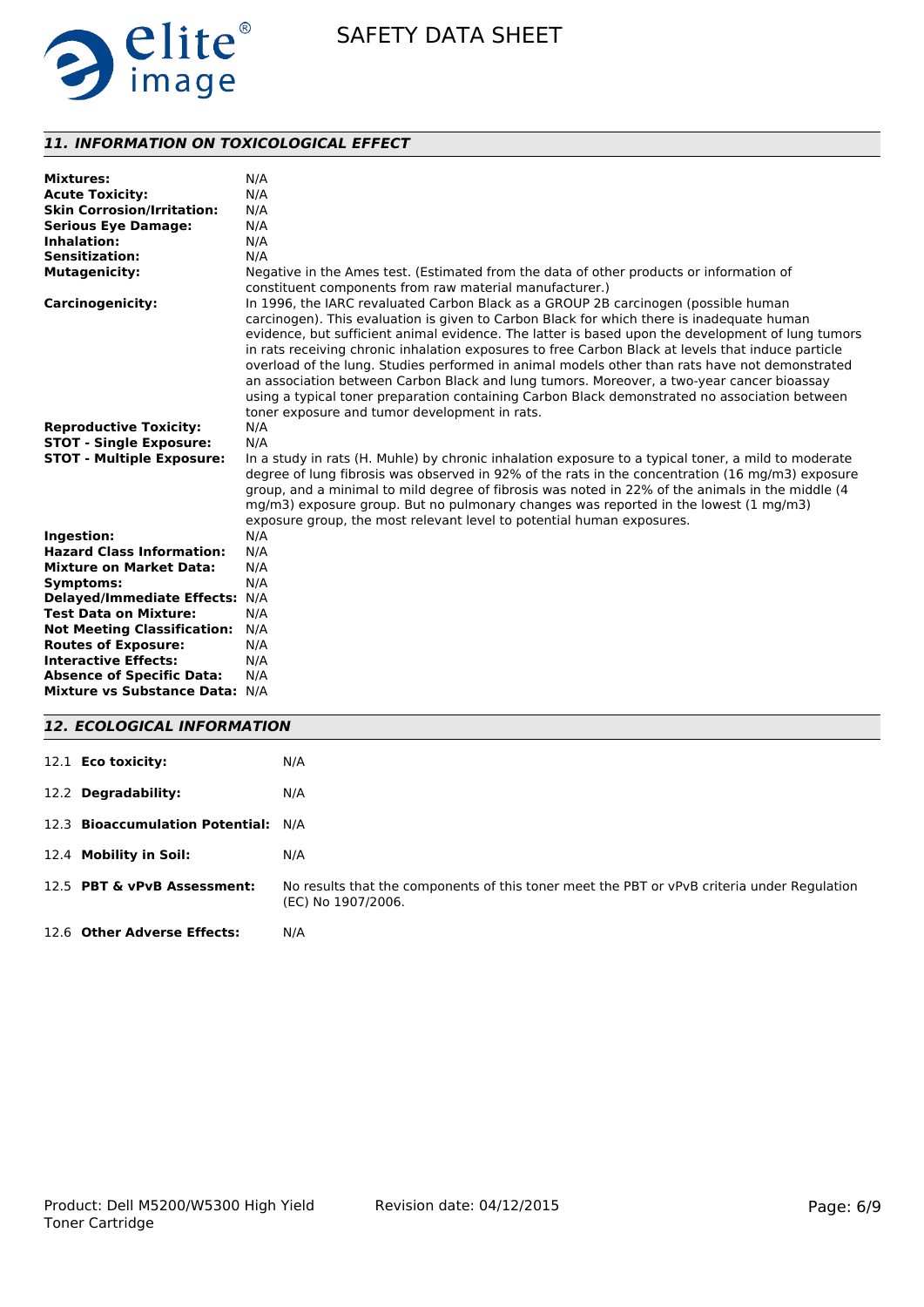

## *13. DISPOSAL CONSIDERATIONS*

### **Disposal Information:**

 Dispose as a solid waste in accordance with local authority regulations. Empty container retains product residue.

#### **Physical/Chemical Properties that affect Treatment:**

Symbol: This product is not classified as dangerous

Risk Phrases: This product is not classified according to the federal, state and local environmental regulations.

#### **Waste Treatment Information:**

Do not shred toner cartridge, unless dust-explosion prevention measures are taken. Finely dispersed particles may form explosive mixtures in air. Dispose of in compliance with federal, state, and local regulations.

#### **Personal Protection Required:**

N/A

|      | <b>14. TRANSPORT INFORMATION</b> |                                                  |  |  |
|------|----------------------------------|--------------------------------------------------|--|--|
|      | 14.1 <b>ID Number:</b>           | None allocated. This is not a hazardous product. |  |  |
|      | 14.2 Shipping Name:              | None allocated. This is not a hazardous product. |  |  |
|      | 14.3 Hazard Class:               | None allocated. This is not a hazardous product. |  |  |
|      | 14.4 Packing Group:              | None allocated. This is not a hazardous product. |  |  |
|      | 14.5 Environmental Hazards:      | N/A                                              |  |  |
|      | 14.6 User Precautions:           | N/A                                              |  |  |
| 14.7 | <b>Bulk Transport:</b>           | N/A                                              |  |  |
|      |                                  |                                                  |  |  |

#### *15. REGULATORY INFORMATION*

Toner Cartridge

| 15.1 Regulatory Information:           |     | (USA Information) TSCA: All chemical substances in this product comply with all applicable<br>rules or orders under TSCA. (EU Information) (EC) No 1907/2006: Authorizations on use -<br>Not regulated, Restrictions on use - Not regulated; (EC) No 1272/2008: Classification -<br>None, Hazard Class and Category Code(S) - None, Hazard statement Code(s) - None. |           |
|----------------------------------------|-----|----------------------------------------------------------------------------------------------------------------------------------------------------------------------------------------------------------------------------------------------------------------------------------------------------------------------------------------------------------------------|-----------|
| EPA Regulatory Information: N/A        |     |                                                                                                                                                                                                                                                                                                                                                                      |           |
| <b>CERCLA Reportable Quantity: N/A</b> |     |                                                                                                                                                                                                                                                                                                                                                                      |           |
| 15.2 Superfund Information:            |     |                                                                                                                                                                                                                                                                                                                                                                      |           |
| <b>Hazard Categories:</b>              |     |                                                                                                                                                                                                                                                                                                                                                                      |           |
| Immediate: N/A                         |     |                                                                                                                                                                                                                                                                                                                                                                      |           |
| <b>Delayed: N/A</b>                    |     |                                                                                                                                                                                                                                                                                                                                                                      |           |
| Fire: N/A                              |     |                                                                                                                                                                                                                                                                                                                                                                      |           |
| <b>Pressure: N/A</b>                   |     |                                                                                                                                                                                                                                                                                                                                                                      |           |
| <b>Reactivity: N/A</b>                 |     |                                                                                                                                                                                                                                                                                                                                                                      |           |
| Section 302 - Extremely Hazardous: N/A |     |                                                                                                                                                                                                                                                                                                                                                                      |           |
| Section 311 - Hazardous: N/A           |     |                                                                                                                                                                                                                                                                                                                                                                      |           |
| 15.3 State Regulations:                | N/A |                                                                                                                                                                                                                                                                                                                                                                      |           |
| 15.4 Other Regulatory Information:     | N/A |                                                                                                                                                                                                                                                                                                                                                                      |           |
| Product: Dell M5200/W5300 High Yield   |     | Revision date: 04/12/2015                                                                                                                                                                                                                                                                                                                                            | Page: 7/9 |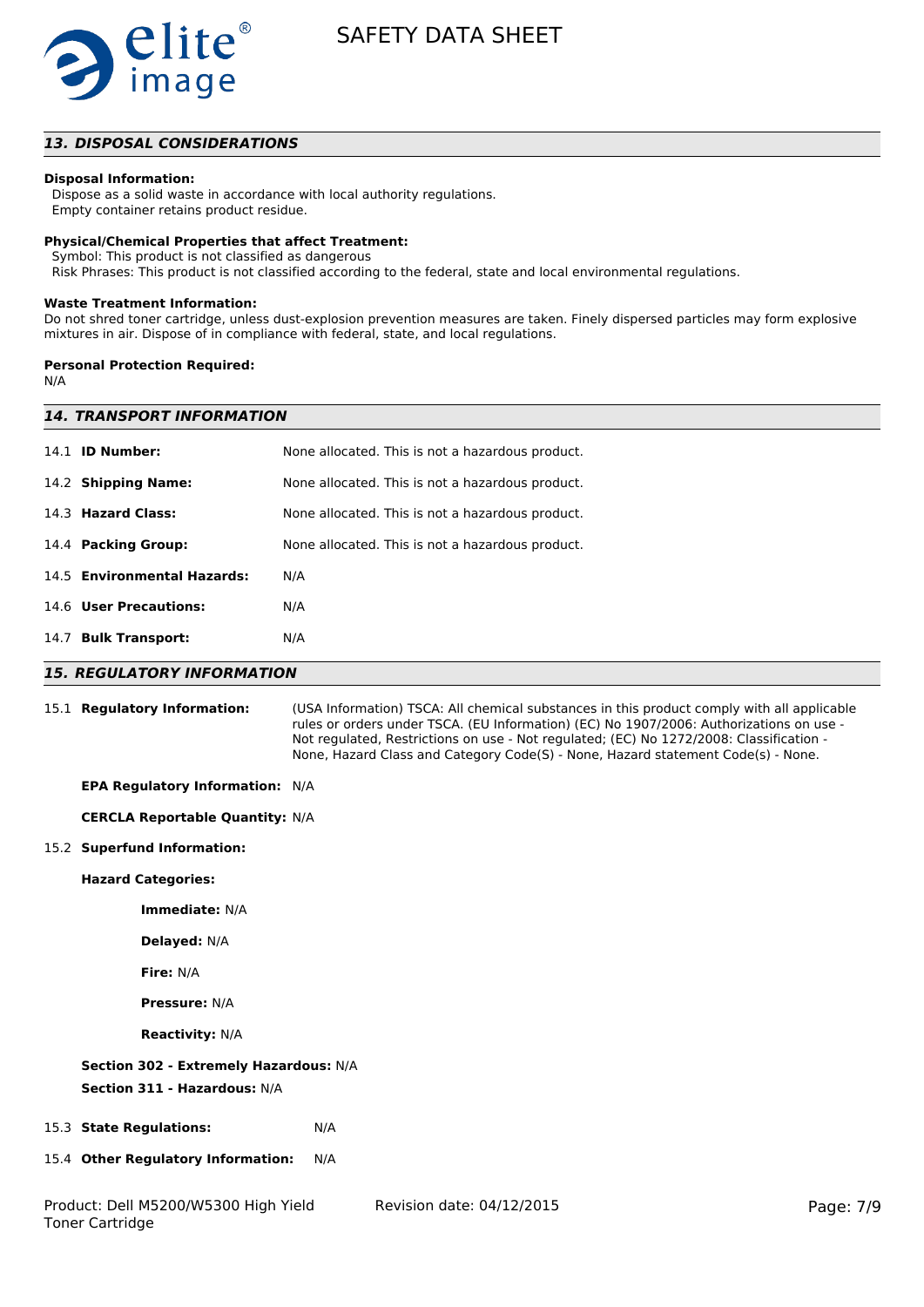

## *16. OTHER INFORMATION*

| <b>General Comments:</b>          | This information is based on our current knowledge. It should not therefore be construed as<br>quaranteeing specific properties of the products as described or their suitability for a particular<br>application |
|-----------------------------------|-------------------------------------------------------------------------------------------------------------------------------------------------------------------------------------------------------------------|
| <b>Creation Date of this SDS:</b> | 09/17/2015                                                                                                                                                                                                        |